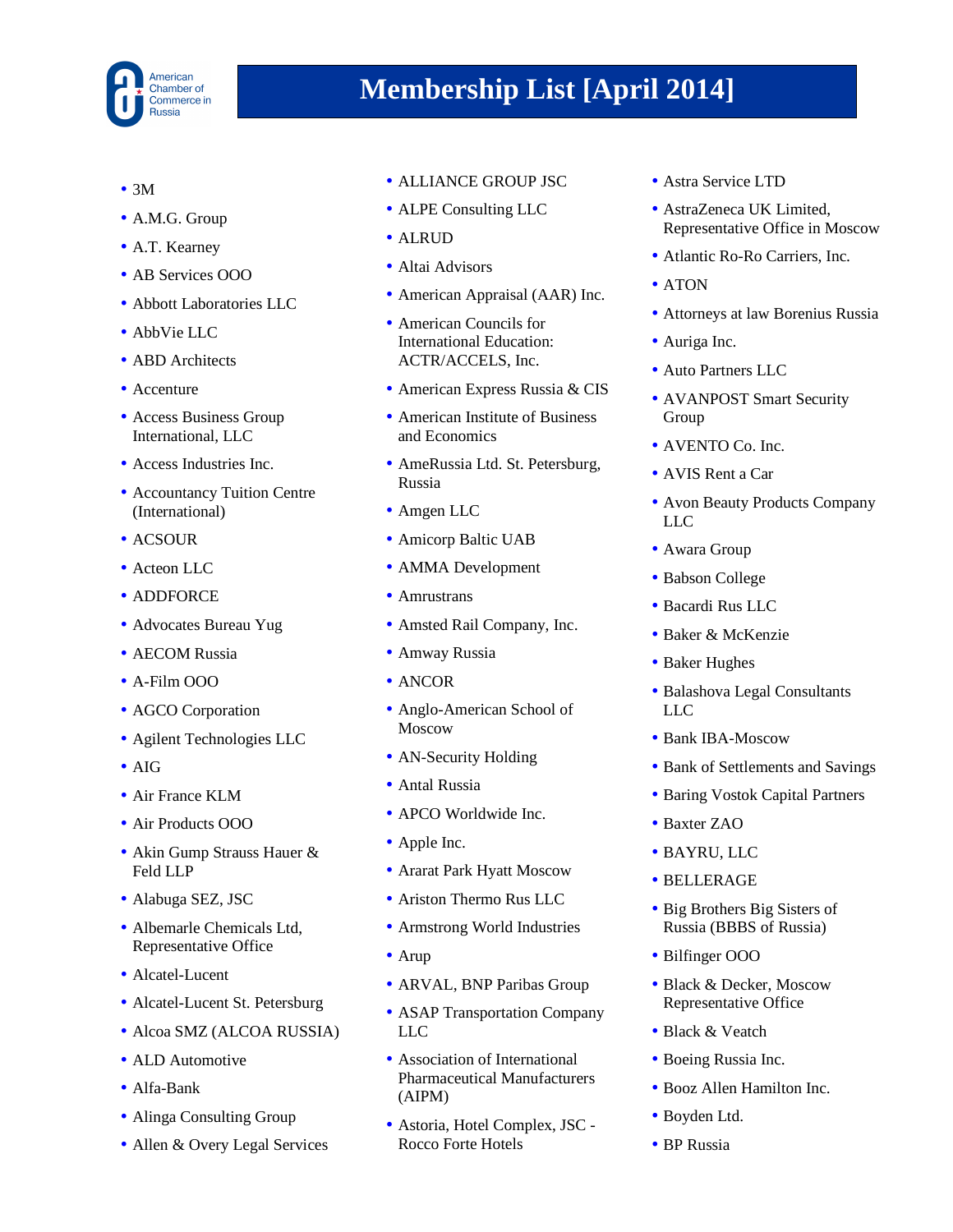

- BPC Group
- BPS International
- BRAINPOWER
- Branch of OOO "Toyota Motor" in Saint-Petersburg
- Bright Capital LLC
- Brink's Management LLC
- Bristol-Myers Squibb
- British American Tobacco-SPb (BAT-SPb)
- Brunel
- BSH Bytowije Pribory (Bosch and Siemens Home Appliances Group)
- Bunge CIS LLC
- Business Craft Consult
- Calsonic Kansei RUS, LLC
- Cameron
- Capital Equipment and Trading Corporation (CETCO)
- Capital Legal Services International LLC, Moscow Office
- Capital Legal Services, St. Petersburg Office
- CARBO Ceramics (Eurasia)
- Cargill LLC
- Castorama Russia
- Caterpillar Eurasia LLC
- Caterpillar Tosno LLC
- CBSD / Thunderbird Russia
- Celgene Corporation
- Center for Creative Leadership
- Center for Entrepreneurship
- Chadbourne & Parke LLP
- Charitable Foundation "Lucky Future"
- Chevron
- Chicago Prime Steakhouse
- Church of Jesus Christ of Latterday Saints, Europe East Representative Office
- Cisco Systems Inc.
- Citi Russia
- Citibank ZAO, Saint-Petersburg Branch
- CJSC "BANK CREDIT SUISSE (MOSCOW)"
- CJSC "JTI Marketing & Sales"
- Classical Business School
- Cleary Gottlieb Steen & Hamilton LLC
- Clifford Chance CIS Limited
- Closed Joint stock Company "AVIELEN A.G."
- Clovermed
- Coalition Rewards
- Coca-Cola Hellenic
- Coca-Cola System in Russia
- Colgate-Palmolive
- Colliers International
- COMPLETE Company, Ltd
- Compressor Controls Corporation
- Confederation of Danish Industry
- Confidence Group Ltd.
- ConocoPhillips Russia Inc.
- Consulting Agency "Rumyantsev & Partners" LLC
- Cooper's Management
- CopyMax (Copy Center ZAO)
- Corinthia Hotel St. Petersburg
- CORNING SNG
- Corporate Health
- Courtyard by Marriott St. Petersburg Center West Pushkin **Hotel**
- Covidien Eurasia LLC
- COG, Inc.
- CRH
- CTC Media Inc.
- Cummins Incorporated
- Cushman & Wakefield
- DataArt
- DataSpace
- DC BARS Ltd.
- Debevoise & Plimpton LLP
- Dechert Russia LLC Moscow Branch
- DeGolyer and MacNaughton
- DELCREDERE Attorneys-at-Law
- Dell Inc.
- Deloitte
- Delta Air Lines
- Denis' School
- Dentons (Salans FMC SNR Denton Europe)
- Deseret International Charities
- DHL Express
- DHL Logistics, LLC
- DIAGEO (D Distribution ZAO)
- Digital Design
- Direct INFO
- Diversified Communications Inc. dba Virgin Connect
- DLA Piper
- Dolby
- Domina Prestige Hotel St. Petersburg
- Dow Europe GmbH
- Downside Up
- Duke Global Inc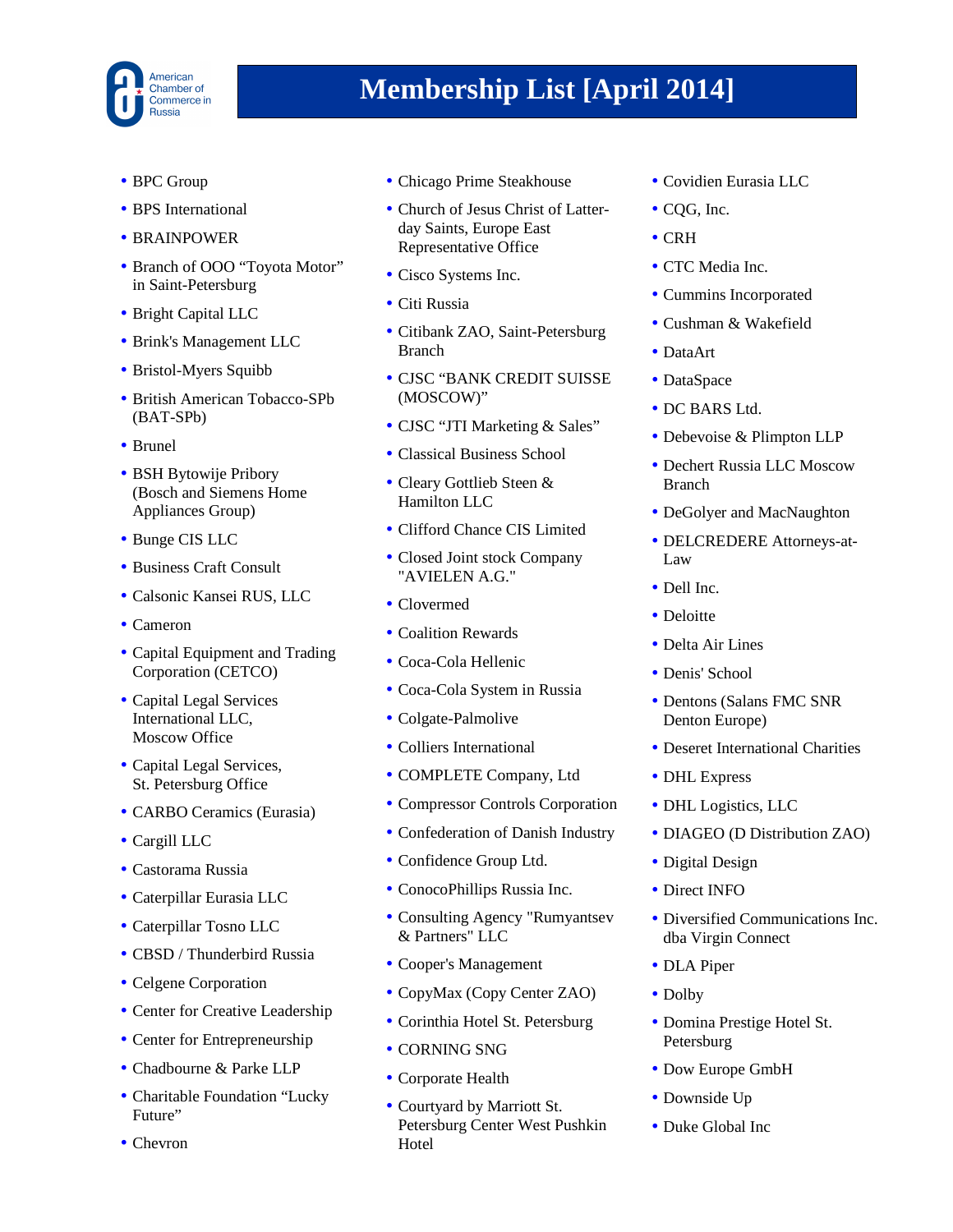

- Duke University, The Fuqua School of Business
- DuPont Science and Technologies LLC
- Duvernoix Legal
- Eagle Consultancy International
- East Office of Finnish Industries
- EATON LLC
- EBRD
- Ecolab
- EDAS Law Bureau
- Edwar International
- Egorov Puginsky Afanasiev & Partners
- EKE Group
- ElaN Languages
- Elbert Limited
- Eli Lilly Vostok S.A.
- Embarcadero Technologies, Inc ( Branch in St-Petersburg)
- EMC Corporation
- EMC St. Petersburg Development Center
- Emerging Markets Group
- Emerson LLC
- EMT Erimtan Consulting Contracting Trade Co.
- Enkata Technologies, LLC
- ESN Group
- Euromed Clinic LLC
- European Bank for Reconstruction and Development
- European Space Agency Permanent Mission in RF
- European University at St. Petersburg
- Evans Property Services
- eVelopers Corporation
- Event Management Technologies
- Exigen Services
- EXTERRAN
- ExxonMobil
- $\bullet$  EY
- FAMILIA GROUP
- Fazer JSC
- First Line Software
- Fives Russia & CIS
- Fluor Enterprises Group, Inc.
- FMC Corporation
- Ford Motor Company ZAO
- Ford Sollers Holding LLC
- Formtrust Holding (Newform International, Formtrust Consultants Ltd., IMTV Ltd., Captivate Media, Space Vision Ltd.)
- Four Seasons Hotel Lion Palace St.Petersburg
- Fowler International, LLC
- Foxconn RUS
- Fund for Sustainable Development
- GATX Rail Vostok LLC
- GE
- General Instrument LLC
- General Motors Auto, LLC
- General Motors CIS
- Genesys Telecommunications Laboratories
- Gestamp Severstal Vsevolozhsk
- GfK Rus, Russia
- Gilbarco Veeder-Root of Danaher UK Industries Ltd.
- GlaxoSmithKline Trading ZAO
- Global Security
- Globalink Logistics
- Goldman Sachs
- Goltsblat BLP
- Google Inc.
- Gowlings International Inc.
- Grand Hotel Europe
- Grant Thornton
- Grayling
- Greif Russia & CIS
- Group of Companies Danone in Russia. Noth-West division
- Guardian Steklo Ryazan
- Hannes Snellman
- Helen Yarmak
- Herbalife International RS LLC
- Herman Miller International
- Hewlett-Packard
- Hilton Moscow Leningradskaya Hotel
- Hilton Russia LLC
- Hilton St. Petersburg ExpoForum and Hampton by Hilton St. Petersburg ExpoForum
- Hines International Inc.
- Hogan Lovells (CIS)
- Holding Adamant Association
- Holding Company United Elements Group, CJSC
- Honeywell ZAO
- Hospitality Business School SWISSAM (Swiss-American)
- Hotel Baltschug Kempinski Moscow
- Hotel Nikol'skaya Kempinski Moscow
- Huntsman CIS LLC
- Hyundai Motor Manufacturing Rus, LLC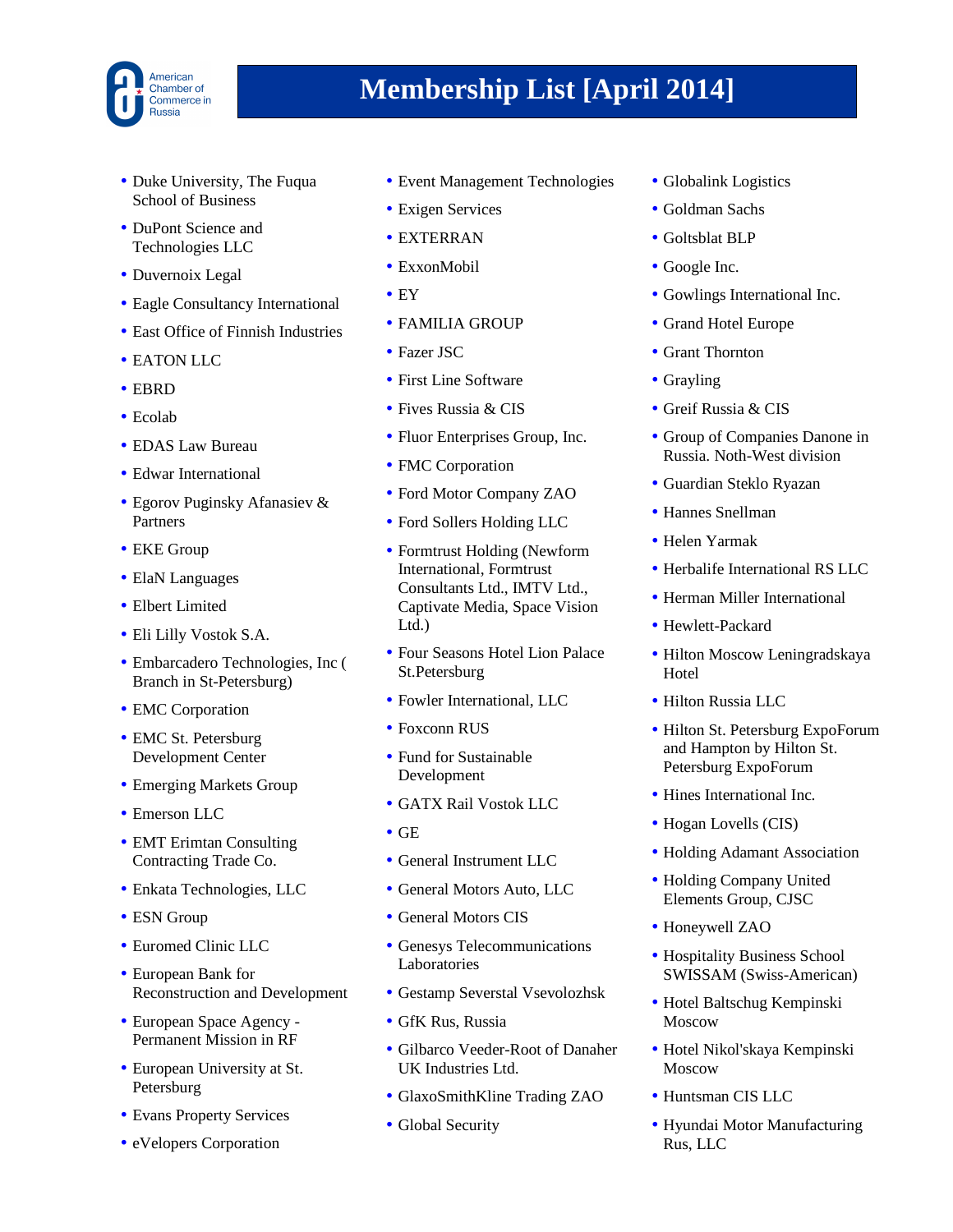

- IBM East Europe / Asia Ltd (NW) Region Branch)
- IBM East Europe/Asia Ltd.
- IHS Cambridge Energy Research Associates (IHS CERA)
- Ilim Group
- In2Matrix, LLC
- Innovative Pharma
- InSpace Holding, LLC
- Instituto de Empresa
- Intel Technologies Inc.
- Interatletika dba Gold's Gym Russia
- INTERCARGO, Ltd.
- Intercomp
- InterContinental Moscow Tverskaya
- Intermark Auto
- Intermark Relocation
- Intermedia LLC
- International Law and Tax Services Association Co.  $(I.L.T.S.)$
- International Medical Device Manufacturers Association (IMEDA)
- International Paper Russia, Moscow Branch
- International Paper ZAO, Headquaters in Russia
- International Research & Exchanges Board (IREX)
- Internet Securities Inc.
- Interstate Management Services, Inc.
- IWM Group
- Jabil LLC
- Japan External Trade Organization (JETRO)
- JAVAD GNSS
- Jensen Human Capital LLC
- Jet Infosystems
- JetBrains
- John Deere Agricultural Holdings Inc. (JDR), Russian Branch
- John Deere Forestry
- Johnson & Johnson LLC
- JOHNSON CONTROLS
- Jones Day
- Jones Lang LaSalle
- Jotun Paints
- JP Morgan
- JSC "Aeroclub" (BCD Travel Russia)
- JSR Holdings Ltd.
- Kaspersky Lab
- KBR East
- Kellogg Rus LLC
- Kelly Services CIS
- Kesarev Consulting LLC
- Keystone Foundation for Children and Families
- KIAP, Attorneys at Law
- Kidsave International
- Kimberly-Clark LLC
- King & Spalding
- Kinross Gold Corporation, Moscow Representative Office
- KNAUF GIPS KOLPINO, OOO
- KOHLER RUS LLC
- KPMG LIMITED
- KPMG North-West Regional **Center**
- Kroll
- Language Link Private Educational Institution of Additional Education
- Lanit-Tercom
- Latham & Watkins LLP
- Leaf Trading Company Limited
- Leathertouch CJSC
- Leo Burnett Moscow
- Lex Borealis
- LEXMARK INTERNATIONAL
- Liberty Insurance (Liberty Mutual Group)
- Lidings
- Limco Logistics Ltd.
- Linklaters CIS
- Lotte Hotel Moscow
- Loyd's Group of Companies
- Lummus Technology
- MAN Truck and Bus Production RUS LLC
- Management Institute of Finland PEI APE
- MANPOWER Russia St Petersburg
- ManpowerGroup
- Marriott Moscow Hotel Novy Arbat
- Marriott Moscow Royal Aurora, Marriott Moscow Grand and Marriott Moscow Tverskaya
- Mars LLC
- Mary Kay Closed Joint Stock Company
- MasterCard International
- McDonald's Russia
- MEDTRONIC (St Petersburg)
- MEDTRONIC LLC
- MEGAFON, OJSC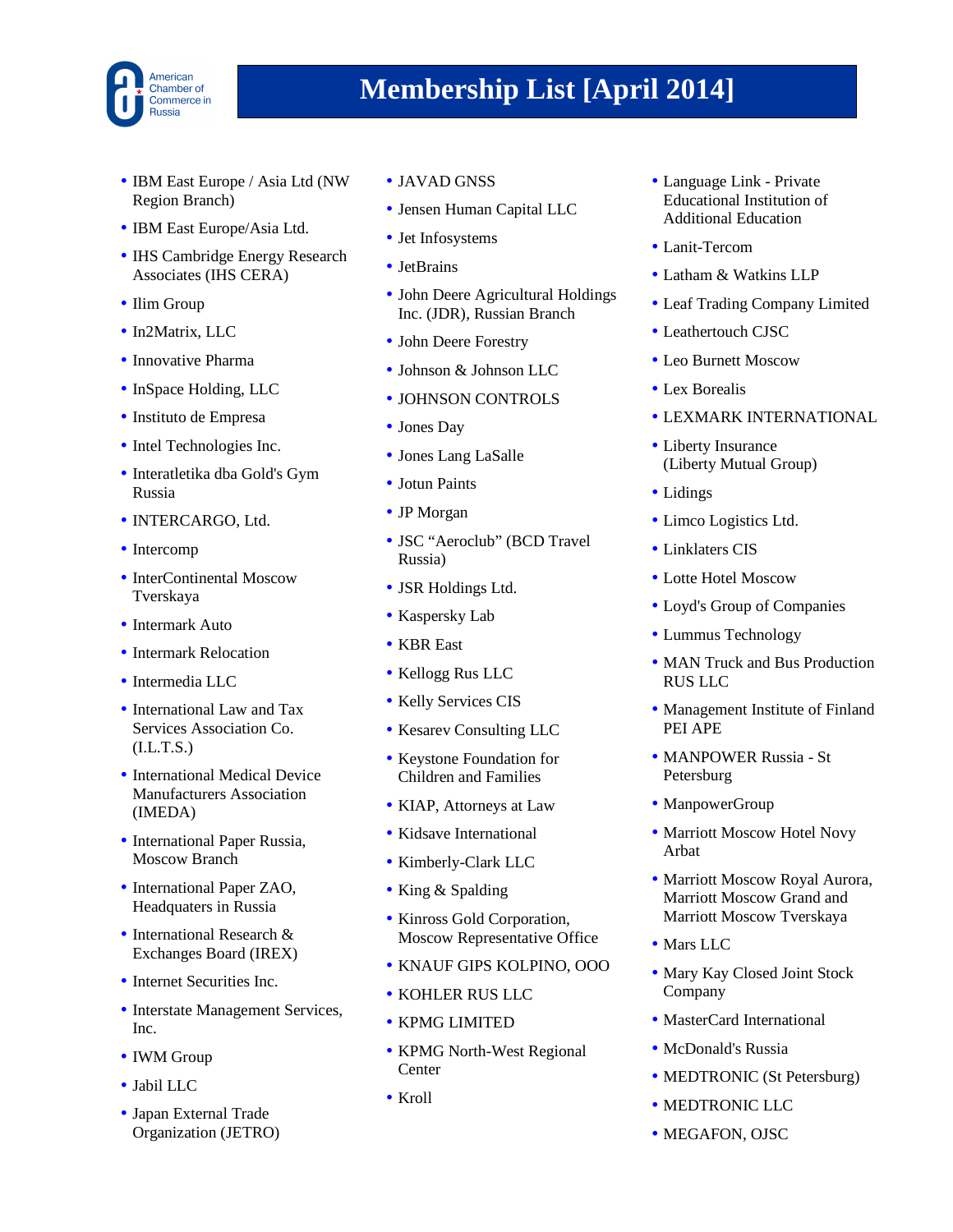

- Merrill Lynch Securities
- MetLife
- METRO GROUP
- MFI "FINCA" CJSC
- Microsoft RUS
- Microsoft RUS St. Petersburg
- Mid-Atlantic-Russia Business Council (MARBC)
- Mirantis IT, JSC
- Mitsubishi Corporation (Russia) LLC
- MM Polygrafoformlenie Packaging LLC
- Mobile TeleSystems
- Mon'delez Rus LLC
- Mongol Altai LLC
- Moore Stephens OOO
- Morgan Lewis
- Morgan Stanley
- Moscow Protestant Chaplaincy
- Moscow School of Management SKOLKOVO
- Moscow University Touro
- Mosenka OAO
- Moskva Krasnye Holmy OAO
- Motorola Solutions, CJSC
- Motorola Solutions, St. Petersburg branch office
- MSD Pharmaceuticals LLC
- Muranov, Chernyakov & Partners Law Firm
- Navistar-Eurasia, LLC
- NBCUniversal
- NCC Real Estate
- NCH Capital Russia (AgroTerra)
- Neotech
- Nestle Rossiya, LLC
- NetCracker Technology
- Next Solutions
- NF Rus, Ltd (Nathan's Famous Russia)
- Nike LLC
- NISSAN MANUFACTURING RUS LLC.
- Nokian Tyres Ltd
- Non-commercial partnership "St.Petersburg's legendary motorcycles club" (St Petersburg Chapter of the "Harley Owners Group")
- Non-State Pension Fund ''European Pension Fund''
- North West Customs Complex, OOO
- Northern Capital Gateway Ltd
- Novartis Neva, OOO
- Novo Nordisk A/S
- Novotel St. Petersburg Centre
- NVIDIA
- O1 Properties
- OCV Steklovolokno (Owens Corning)
- Office Solutions
- Oracle Development SPB, LLC
- ORACLE NEDERLAND B.V.
- Orbis Engineering Inc.
- ORIFLAME
- Orrick (CIS) LLC
- OTIS Lift, St. Petersburg Branch
- Paladyne Systems Cayman, Branch Office
- Parallels Holdings Ltd
- Pax Company Ltd. (Kompania "Mir" OOO)
- PAYHD, Multiservice Payment System
- PayPal
- PBN Hill+Knowlton Strategies
- Pepeliaev Group, LLC
- Pepeliaev Group, St. Petersburg office
- PepsiCo Holdings LLC, St. Petersburg Branch
- PepsiCo Russia
- Pericles Center for International Legal Education
- Perspektiva
- Peterform LLC
- PETERSBURG PRODUCTS INTERNATIONAL ZAO
- Petro, a Member of JTI Group of Companies
- Petroleum Advisory Forum, Inc. (PAF)
- Pfizer LLC
- PH International (Project Harmony Inc.)
- Philip Morris Izhora
- Philip Morris Sales & Marketing Ltd.
- Philips Russia and Central Asia
- PM Group East LLC
- PPG Industries
- Praxair Rus LLC
- Preformed Line Products Company
- Prime Advice Consulting Group
- Procter & Gamble
- PwC
- PwC (St Petersburg)
- R.I.M. Porter Novelli
- Radisson Royal Hotel, Moscow
- Radius Group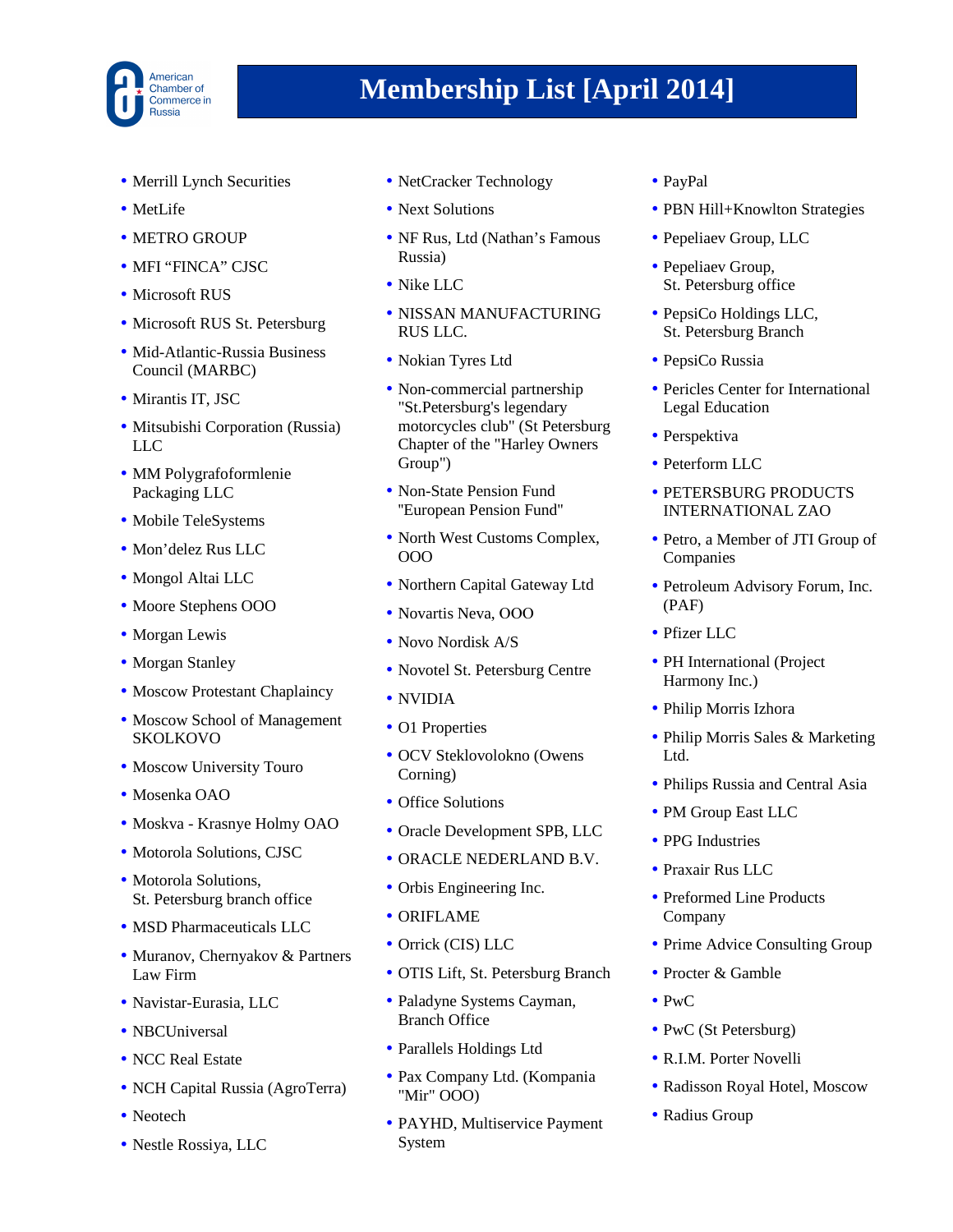

- Raiffeisen Evolution Project Development
- Raiffeisen Pension Fund
- Raiffeisen-Leasing
- Reckitt Benckiser
- Regus Business Centre, LLC
- Reksoft
- Renaissance St. Petersburg Baltic & Courtyard by Marriott St. Petersburg Vasilievsky hotels
- Representative office of "Symantec Ltd." (Ireland), Moscow
- Resinex Rus ZAO
- Retail Profile LLC
- Robinson College of Business, Georgia State University
- Roche
- Rosinka International Group
- RosInter Restaurants Holding, OJSC
- ROY International Consultancy Inc.
- RT Group, LLC
- Runapark, OOO
- Russart Inc.
- RUSSIA CONSULTING
- Russia Partners
- Russian Connection
- Russian Translation Company
- Ryder Scott Co. LP
- Sanofi-aventis Groupe
- SAP CIS
- Saybervizhn Ltd.
- Sberbank CIB
- Sberbank Leasing, JSC
- SC Johnson
- Scania Peter, LLC
- Schlumberger Russia
- Sealed Air
- ServiceMaster Clean
- Sheraton Moscow Sheremetyevo Airport Hotel
- SHERWIN WILLIAMS Russia
- Silgan Metal Packaging Stupino
- Sirota & Mosgo
- Smiths Heimann Rus LLC
- Sodexo
- SoftJoys
- Software Technologies
- Sokotel OOO
- Solntse Mexico
- SOLVO
- Somers & Associates LLC
- SPN Ogilvy Communications Agency
- Squire Sanders
- St. Petersburg Electrotechnical Company
- Standard & Poor's Credit Market Services Europe Limited
- Starlite Diner
- STEP OOO
- STERH Corporation LLC
- Stockholm School of Economics, Russia
- Storm Properties
- Stupino Pro LLC
- Subway Russia
- SUN Group
- Swedwood Tikhvin OOO
- Swissotel Krasnye Holmy Moscow
- Synopsys SPb LLC
- Synovate Comcon
- Tebodin Eastern Europe B.V.
- Technical Security Systems LLC
- Technopolis
- TechnoProgress, CJSC Scientific and Research Center
- Teknavo
- Telenor Russia AS
- Teneo
- Tenneco Automotive Volga, LLC
- Teradata LLC
- TEREX Corporation
- TerraLink Technologies Corp.
- Texas Consultants, Inc.
- The Branch of Baker Botts L.L.P. (USA) in Moscow, Russian Federation
- The Estee Lauder Companies LLC
- The Group of Companies "Severtrans"
- The Harbor
- The Moscow Times (Independent Media Sanoma Magazines) - OOO United Press
- The Risk Advisory Group plc
- The Ritz-Carlton, Moscow ("Hotel Management Company" LLC)
- The Royal Bank of Scotland ZAO
- The Salvation Army
- The U.S. Russia Foundation for Economic Advancement and the Rule of Law (USA) in the RF
- The Walt Disney Company, CIS LLC
- Thomson Reuters (Markets) SA Moscow Branch